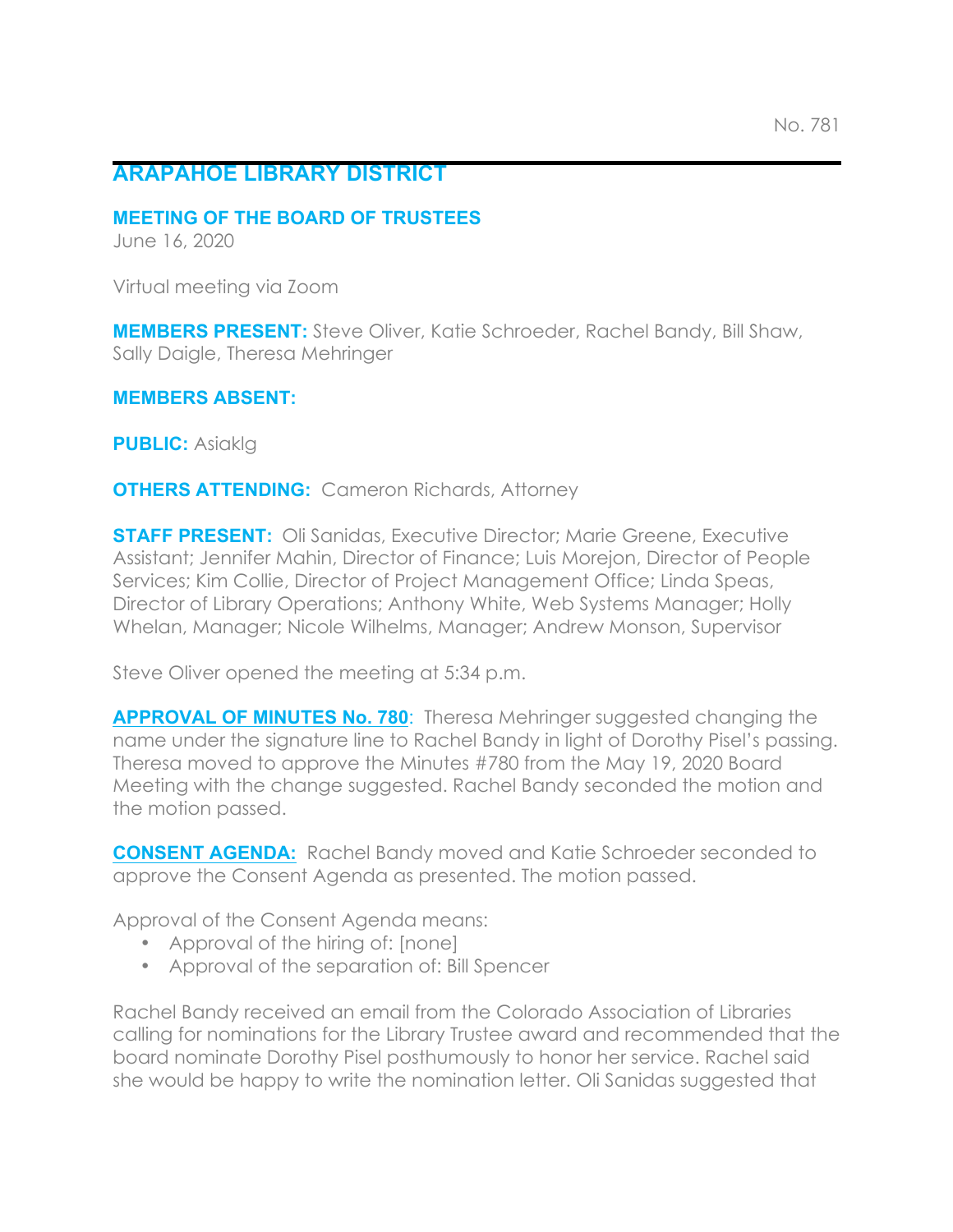the ALD communications staff can help with the letter. Rachel will write a draft and Jessica Sidener will have the communication team edit it.

Rachel Bandy moved and Katie Schroeder seconded and the motion passed unanimously.

**FINANCIALS:** Jennifer Mahin reviewed the financials with the trustees.

Sally Daigle moved to accept the Financials as presented. Bill Shaw seconded and the motion passed. Approval of the Financials means:

- Acceptance of the Statement of Revenue and Expense
- Acceptance of the Balance Sheet

Rachel Bandy asked Jennifer if she is in contact with other financial directors or CPAs from other Colorado library districts. Jennifer confirmed she is and the general projection is that there will be less incoming revenue for libraries due to COVID, but not a lot less. Library districts are mostly focused on what will happen with the economy in the future and how that will impact the libraries. Jennifer stated that some library districts that are funded by sales tax are not doing that well.

Cameron Richards offered to put together a summary of options of how ALD can be involved in educating the public about the Gallagher amendment, which may be on the ballot this year. Cameron stated that the ALD board can pass a resolution for or against it. Rachel Bandy suggested that due to proposed cuts to education, the board may want to choose to stay silent this year. Sally Daigle asked Cameron if he might be willing to explain more about Gallagher so that there is a clearer understanding of the amendment. Cameron said he will put together a summary.

**BOARD PRESIDENT REPORT:** Steve Oliver reported that he was able to go by the manual drop and return materials that he had for 3 months during the closure. His daughter also was able to pick up her holds.

**EXECUTIVE DIRECTOR REPORT:** Oli Sanidas recognized the passing of Dorothy Pisel, the secretary of the board, in May.

Oli mentioned that he had put a statement in support of the black community on the website and offered that board members' names can be added to the statement if they would like. He explained that most of the feedback to the statement he received was positive, with the exception of one volunteer who chose to not volunteer for ALD anymore. The director team was also alerted to the Tattered Cover who had gotten quite a bit of pushback for taking a neutral stance. The board stated they are in favor of adding their names to the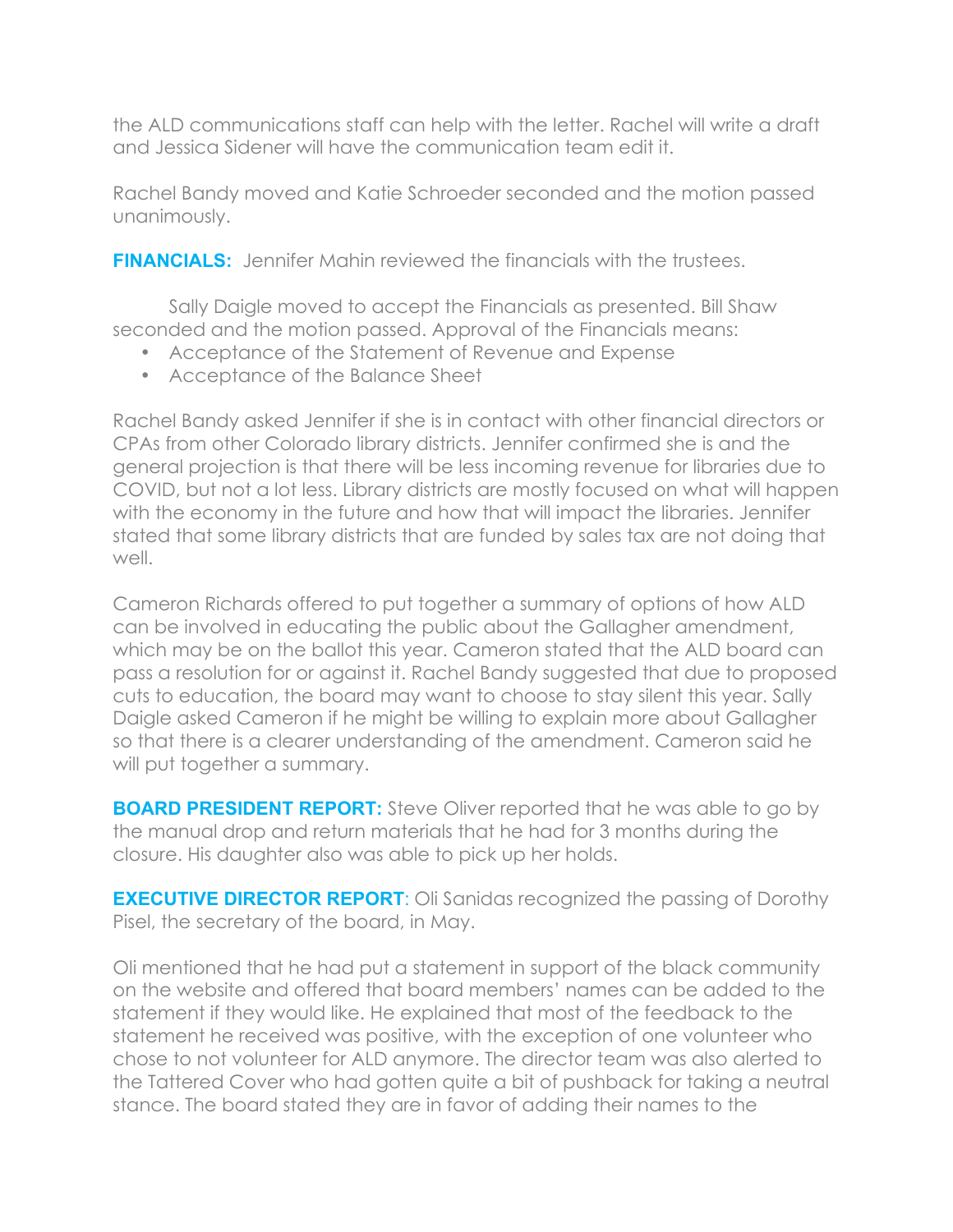statement on the website. Theresa Mehringer motioned to approve, Katie Schroeder seconded and the motion passed unanimously.

Oli asked the board if they would be in support of requiring patrons to wear masks inside the facilities once they reopen. He stated that there is no intention to make it policy, considering the necessity of masks is temporary. Bill Shaw stated that masks are for the protection of others, and is in support of the requirement. Steve Oliver mentioned that wearing masks has become a political issue and asked what our stance would be if we got pushback. Oli responded that the director team has not yet determined how to enforce the rule except by politely asking the patron to wear the mask. Theresa Mehringer stated she disagrees with requiring patrons to wear masks. She said that she is concerned that patrons may choose to try to enforce the rule themselves. Steve Oliver agreed that making it a requirement may encourage patrons to police the libraries or want the staff to police it. Rachel Bandy agreed and stated that making masks a strong recommendation would be fine, but making it a mandate is not a good idea. Rachel suggested wording the recommendation so that it's in solidarity with the staff and in support with keeping the staff healthy. Linda Speas stated that she and the director team have been in contact with other library systems with the intent of staying as consistent as possible with what other libraries have decided about requiring masks.

In response to a question from Bill Shaw, Oli said that Luis Morejon and the HR team is working on exceptions for returning to work for staff who are at high risk.

Rachel Bandy suggested that ALD could put together a video message from Bill Shaw's perspective as a doctor on how to stay safe. Bill Shaw suggested that we could interview a health official in the video.

Steve Oliver inquired if there is a timeline for reopening the branches. Oli responded that it may be sometime in July, although services will likely be limited, and possibly by appointment.

Oli mentioned that there is a need to schedule a meeting with the finance committee to talk about the audit as well as financing the Kelver construction.

**LEGAL STATUS REPORT:** Cameron Richards stated there was nothing to report.

There being no further business, Rachel Bandy moved to adjourn the meeting. Katie Schroeder seconded the motion and Steve Oliver adjourned the meeting at 6:49 p.m.